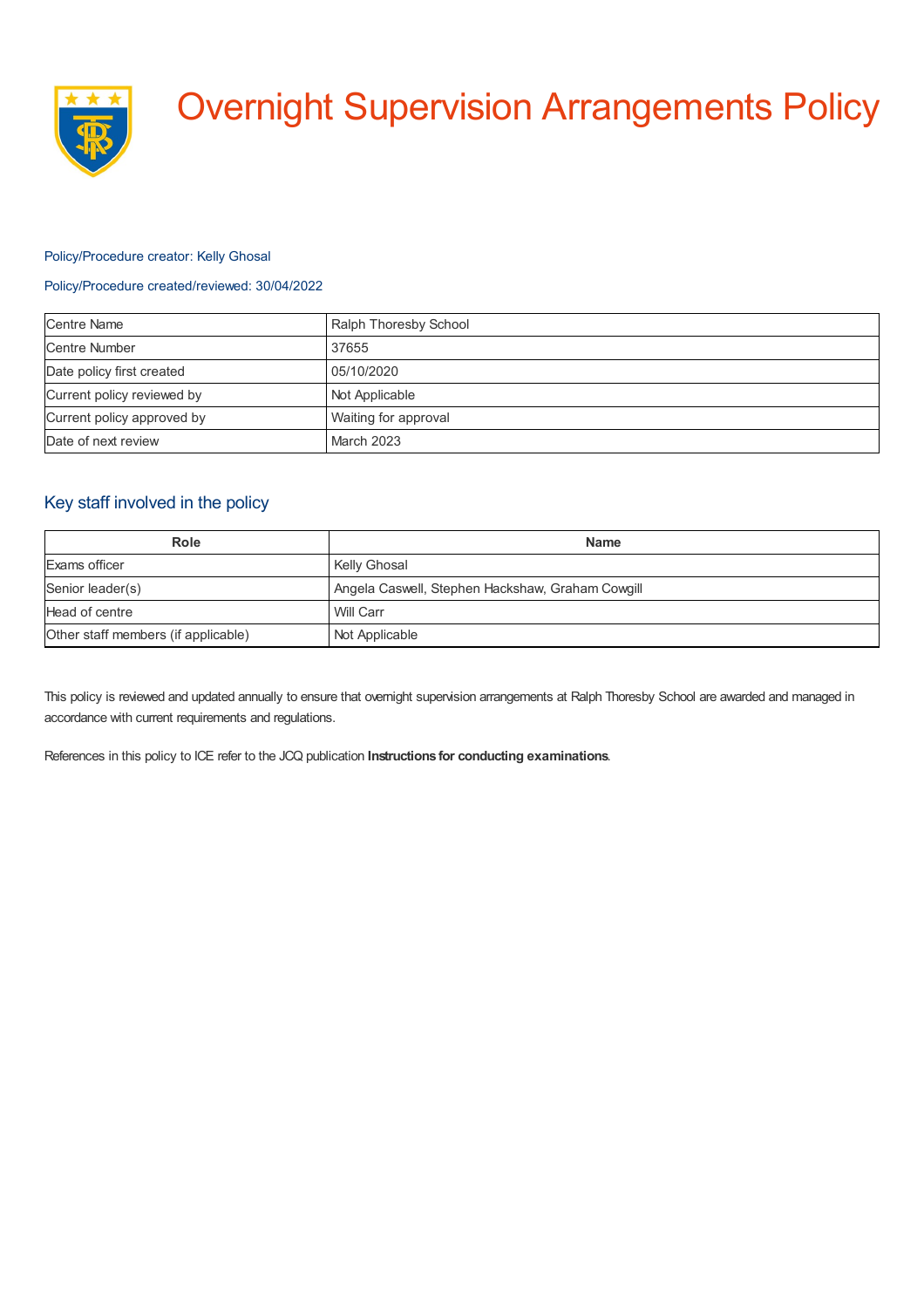# Purpose of the policy

This purpose of this policy is to confirm that Ralph Thoresby School:

- follows the correct procedures when considering the arrangements for a candidate entered for multiple examinations timetabled for the same day
- reserves the right to exercise discretion when considering allowing a candidate to take an examination the following morning
- has appropriate arrangements in place to maintain the security and integrity of the examination(s)

## 1. Overnight supervision arrangements

- When candidates are entered for multiple examinations (three or more examinations) timetabled for the same day and the total duration for those papers is:
	- more than six hours for GCE examinations (AS, A2, A-level), including approved extra time allowances and/or supervised rest breaks, or
	- more than five and a half hours for GCSE examinations, including approved extra time allowances and/or supervised rest breaks

candidates may, at the centre's discretion, be allowed to take an examination the following morning, including Saturdays (ICE8.1)

- Overnight supervision arrangements should only be applied as a last resort and once all other options have been exhausted (ICE8)
- The head of centre must be satisfied with any arrangement for overnight supervision of a candidate where necessary and must accept full responsibility for the security of the examination throughout (ICE 8)
- Candidates are not allowed to take examinations on an earlier day than that scheduled on the timetable (ICE 8.1)
- The overnight supervision arrangements must ensure that the candidate does not have advance warning of the content of the examination deferred until the following morning. This means the candidate must not meet or communicate with anyone who may have knowledge of the content. This includes any form of electronic communication/storage device, e.g. telephone (both landline and mobile), e-mail, internet and social media. It also extends to television and radio, which could report key details of the day's examinations (ICE 8.3)

## 2. Roles and Responsibilities

#### **The role of the head of centre**

- Ensure where a candidate takes an examination the following morning, a member of centre staff or an invigilator is appointed to supervise the candidate at all times while the candidate is on the premises sitting examinations (ICE8.2)
- Be satisfied that the arrangements maintain the integrity and security of the examination (ICE8.4)
- Inform the relevant awarding body immediately of any known or suspected contravention of the arrangements for overnight supervision of a candidate (ICE 8.4)

Additional responsibilities:

Not applicable

### **The role of the examsoffice/officer**

- Discuss with an affected candidate all possible options to resolve, within the same day, their timetable clash of multiple examinations, only applying overnight supervision arrangements as a last resort and once all other options have been exhausted (ICE 8)
- Re-arrange any examination that cannot be taken in the scheduled afternoon session for the following morning, ensuring if an examination is deferred from Friday afternoon, it is re-arranged for Saturday morning (ICE 8.5)